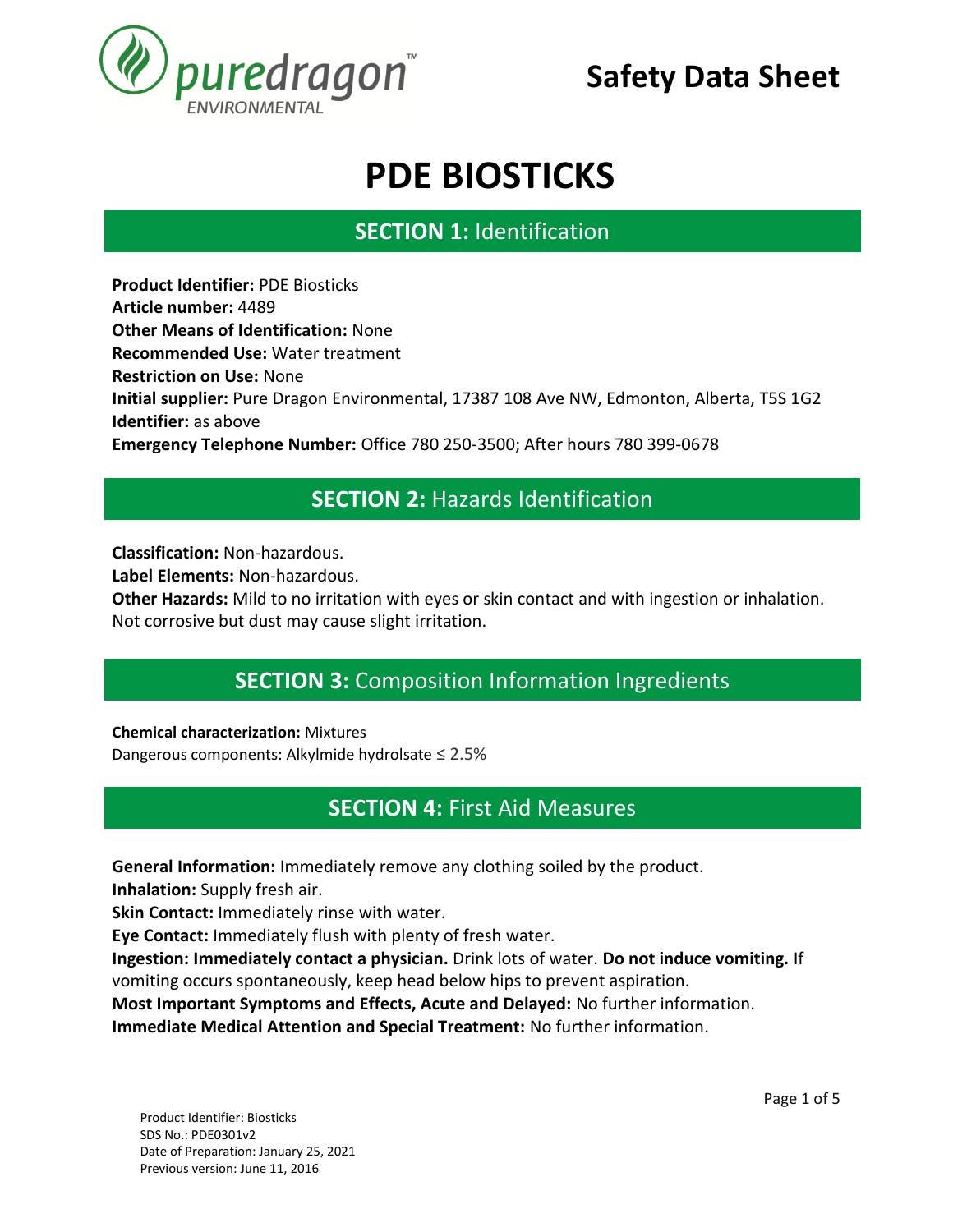

# **PDE BIOSTICKS**

### **SECTION 5:** Fire Fighting Measures **SECTION 1. IDENTIFICATION**

**Extinguishing Media Suitable:** Water spray, carbon dioxide, foam, or dry chemical. Fight larger fires with water spray or alcohol resistant foam.

**Extinguishing Media Unsuitable:** None.

**Specific Hazards Arising from the Product:** During heating or in case of fire - poisonous gases are produced.

**Special Protective Equipment and Precautions for Fire-fighters:** Do not inhale explosion gases or combustion gases. Wear self-contained respiratory protective device. Wear fully protective suit.

#### **SECTION 6:** Accidental Release Measures **SECTION 1. IDENTIFICATION**

**Personal Precautions:** Ensure adequate ventilation. Avoid formation of dust.

**Protective Equipment, and Emergency Procedures:** Standard PPE, goggles, impervious protective clothing.

**Environmental precautions:** Do not allow to penetrate ground or soil. Pick up mechanically, Send for recovery or disposal in suitable receptacles.

## **SECTION 7: Handling and Storage SECTION 1. IDENTIFICATION**

**Precautions for Safe Handling:** Ensure good ventilation / exhaustion at the workplace. Prevent formation of dust.

**Condition for Safe Storage:** Store only in the original receptacle. Prevent any seepage into the ground. Store away from oxidizing agents. Keep receptacle tightly sealed. Store in cool, dry conditions in well-sealed receptacles. Protect from heat and direct sunlight.

### **SECTION 8:** Exposure Controls & Personal Protection **SECTION 1. IDENTIFICATION**

**Appropriate Engineering Controls:** 

**Eyes/Face Protection:** Tightly sealed goggles.

**Skin protection:** Avoid direct skin exposure. Impervious protective clothing.

Product Identifier: Biosticks SDS No.: PDE0301v2 Date of Preparation: January 25, 2021 Previous version: June 11, 2016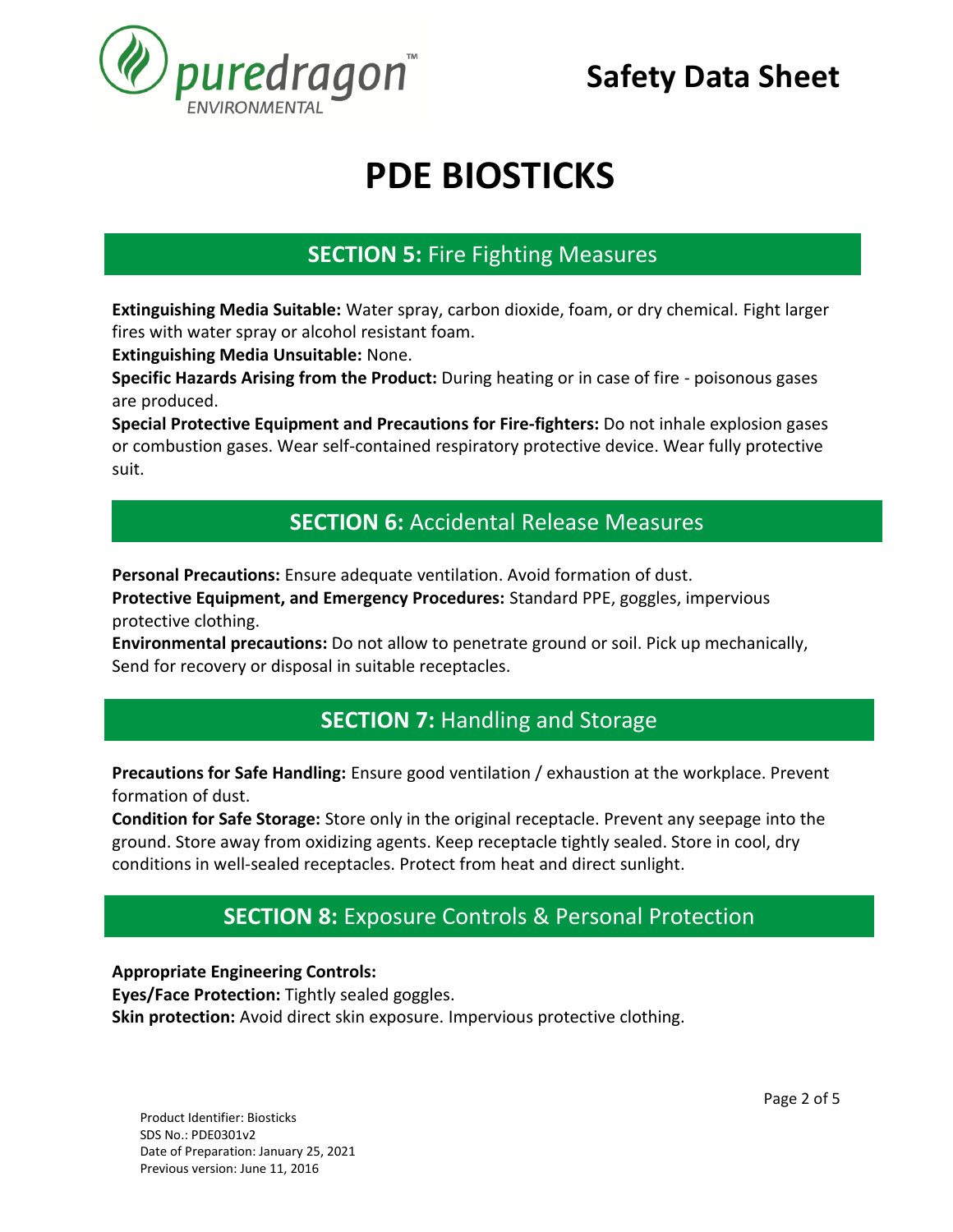

# **PDE BIOSTICKS**

**SECTION 9:** Physical and Chemical Properties **SECTION 1. IDENTIFICATION**

**Appearance:** Solid, white **Odour:** Mild **Odour Threshold:** None **pH:** ~7 (value 10g/l at 20C) **Melting Point and Freezing Point:** not determined **Evaporation Point:** Solid, NA **Flammability:** not determined **Explosive Limit:** not determined **Vapour Pressure:** NA **Vapour Density:** Solid, NA **Relative Density (water =1):** not determined **Soluble in Water:** Yes **Soluble in Other Liquids:** No **Partition Coefficient (n-Octanol/Water):** not determined. **Auto-ignition:** product is not self-igniting **Decomposition Temperature:** not determined

#### **SECTION 10:** Stability and Reactivity **SECTION 1. IDENTIFICATION**

**Reactivity:** No further relevant information available. **Chemical Stability:** No dangerous reactions known. **Incompatible Materials:** strong oxidizing agents **Possible Hazardous Reaction:** No further relevant information available **Hazardous Decomposition Products:** Nitrogen oxides (NOx), carbon monoxide, carbon dioxide

## **SECTION 11:** Toxicological Information **SECTION 1. IDENTIFICATION**

**Skin Corrosion/Irritation:** None **Serious Eye Damage/Irritation:** Mild irritation **STOT (Specific Target Organ Toxicity):** None **Repeated Exposure:** None **Respiratory and/or Skin Sensitization:** None

Product Identifier: Biosticks SDS No.: PDE0301v2 Date of Preparation: January 25, 2021 Previous version: June 11, 2016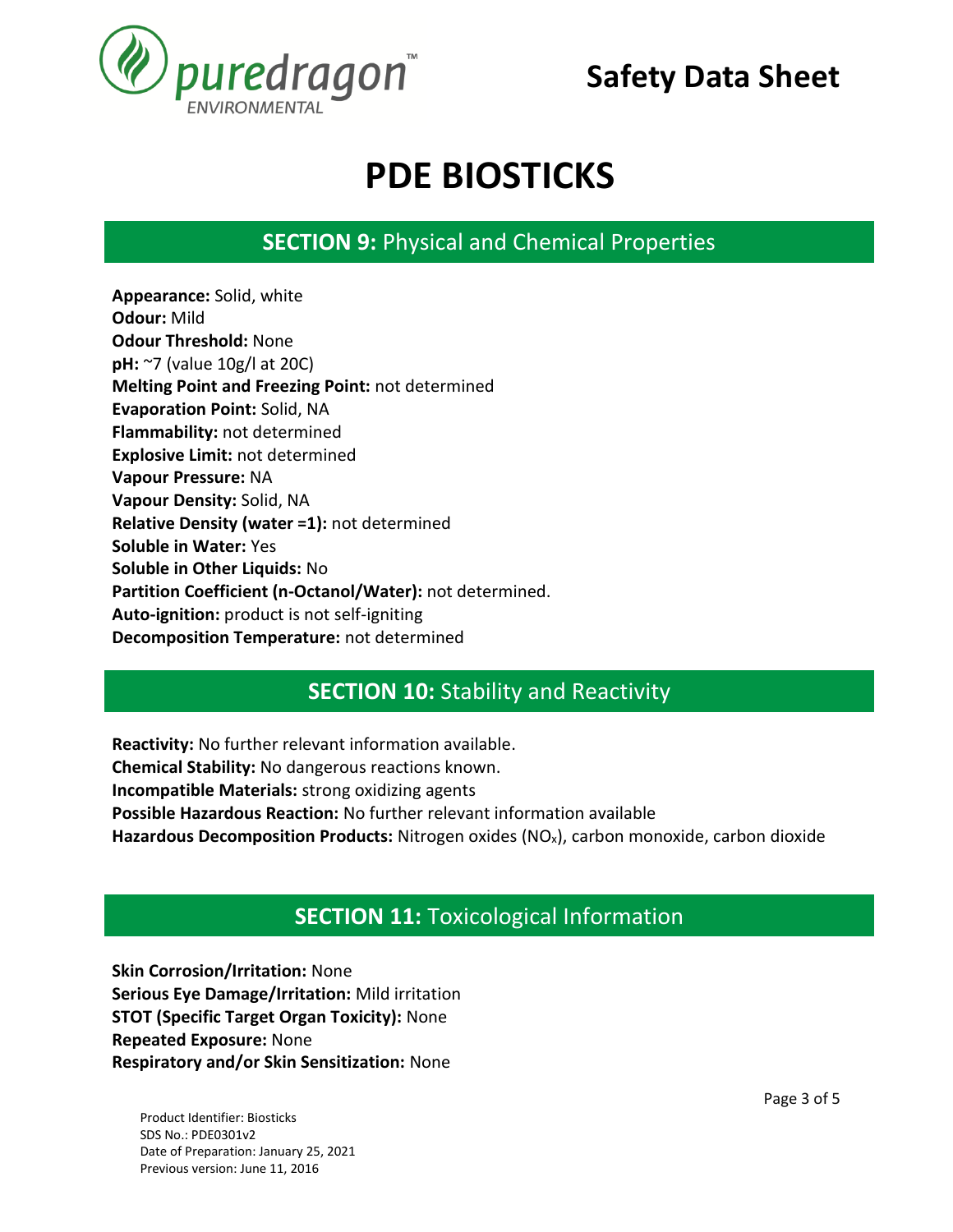

# **PDE BIOSTICKS**

**Carcinogenicity:** None

### **SECTION 12:** Ecological Information **SECTION 1. IDENTIFICATION**

**Ecotoxicity:** None

**Persistence and Degradability:** None. Natural plant product which will degrade like other plant material.

**Bio-accumulative Potential:** None

**Mobility in Soil:** None

Other Adverse Effects: Water hazard class 1 (self-assessment): slightly hazardous. Do not allow undiluted product or large quantities of it to reach ground water, water course or sewage system.

### **SECTION 13:** Disposal Considerations **SECTION 1. IDENTIFICATION**

Do not dispose with household garbage. Do not allow product to reach sewage systems. Used, degraded, or contaminated product may be classified as hazardous waste.

## **SECTION 14:** Transport Information **SECTION 1. IDENTIFICATION**

Non-Hazardous Material

| Regulation     | Un No.         | <b>Proper</b><br><b>Shipping</b> | <b>Technical</b><br>Name (for | <b>Transport</b><br>Hazard | <b>Packing</b><br>Group |
|----------------|----------------|----------------------------------|-------------------------------|----------------------------|-------------------------|
|                |                | <b>Name</b>                      | N.O.S. entry)                 | Class(es)                  |                         |
| Not Applicable | Not Applicable | Not Applicable                   | Not Applicable                | Not Applicable             | Not Applicable          |

### **SECTION 15:** Regulatory Information **SECTION 1. IDENTIFICATION**

TSCA Section 12(b) Export Notification (40 CFR 707, Subpt. D): Not regulated OSHA Specifically Regulated Substances (29 CFR 1919.1001-1050): Not regulated CERCLA Hazardous Substances List (40 CFR 302.4): Not Listed TCSA Section xx 532-32-1 sodium benzoate, 7732-18-5 water, distilled, conductivity or of similar purity